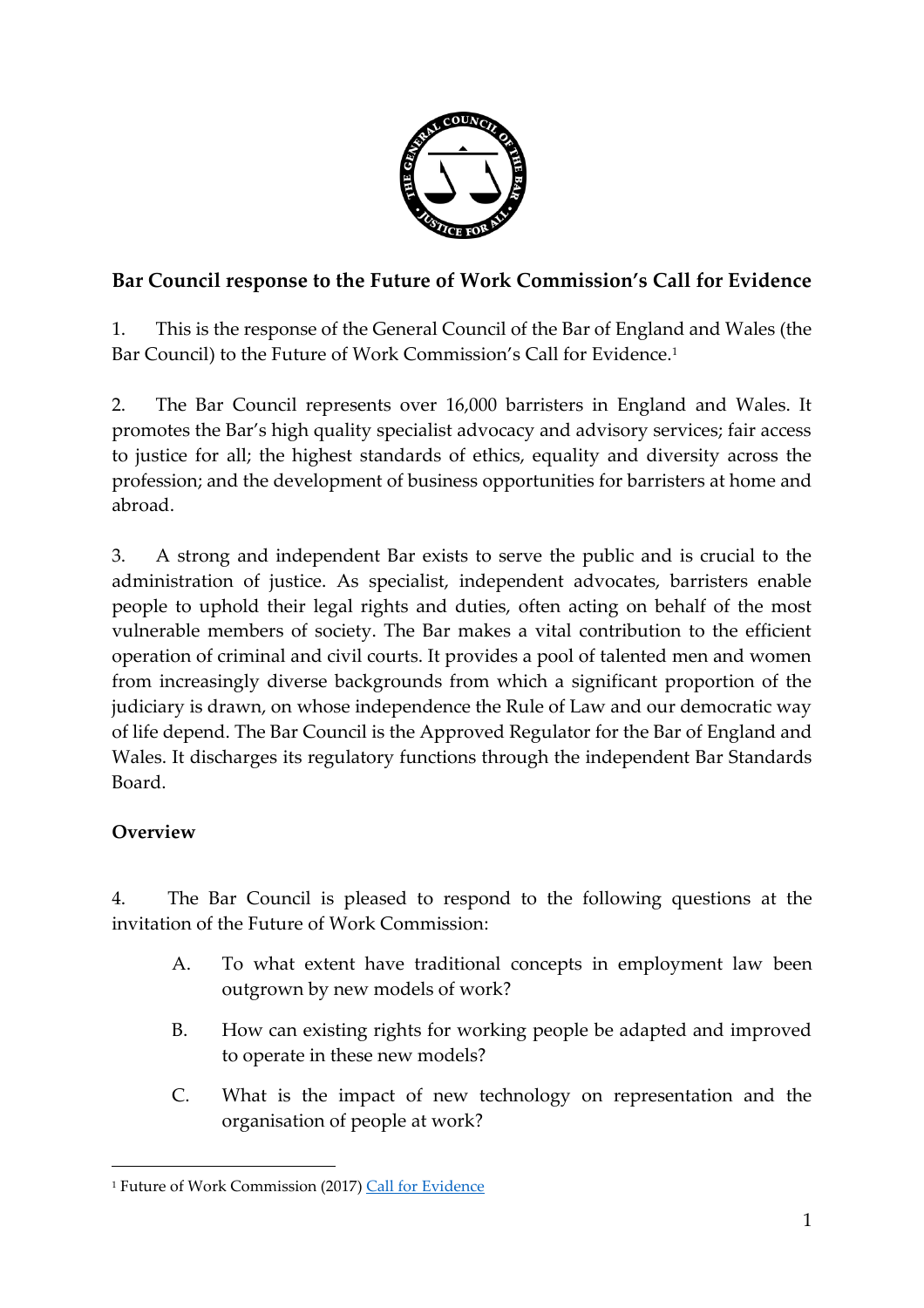5. In preparing this response, two Bar Council Committees were specifically consulted, namely the Law Reform Committee and the Legal Services Committee.

6. The Bar Council was asked to limit its response to around 1500 words, which it has sought to do. Plainly, however, there is *much* more that could be said in response to such far-reaching questions and it is aware that the Employment Law Bar Association ('ELBA'), Industrial Law Society ('ILS'), Employment Lawyers' Association ('ELA') and Institute of Employment Rights ('IER') will have much to contribute to the debate.

7. Further, it has not been asked to focus on two of the general questions posed of consultees including whether new legislation is needed in employment or other areas of law, but would be happy to be included in any further consultations concerning all of the questions. (This is not least because of the inherent uncertainty as to the role which EU law will play in employment law in the United Kingdom in the context of Brexit. EU law has, in particular, had a significant impact on the jurisprudence in equalities law in this country.)

8. Finally, the Bar Council is aware of the recent publication of the Taylor Review, which considers many issues equally germane to the FWC's work.

## **QUESTIONS & RESPONSES**

## **Question A- To what extent have traditional concepts in employment law been outgrown by new models of work?**

9. The labour market in the UK today comprises different types of worker, some of whom would not even choose to be labelled as a worker. Workers and employees may work full-time, part-time, in a job share, temporarily, seasonally, flexibly, in an office, peripatetically, at home and perhaps even a combination of these. They may provide their services within the classic worker-employer relationship underpinned by the traditional wage-work bargain – work to be performed in return for a wage. This was once seen as a master-servant arrangement and some of the duties which are recognised in law do not stray too far from that characterisation. Services may be provided through or under the guise of self-employment, through an agency or partnership model or through a corporate vehicle, most commonly a limited company. Essentially, however, the UK adopts a three-tier system of:

- Employees;
- Workers, and;
- Independent Contractors.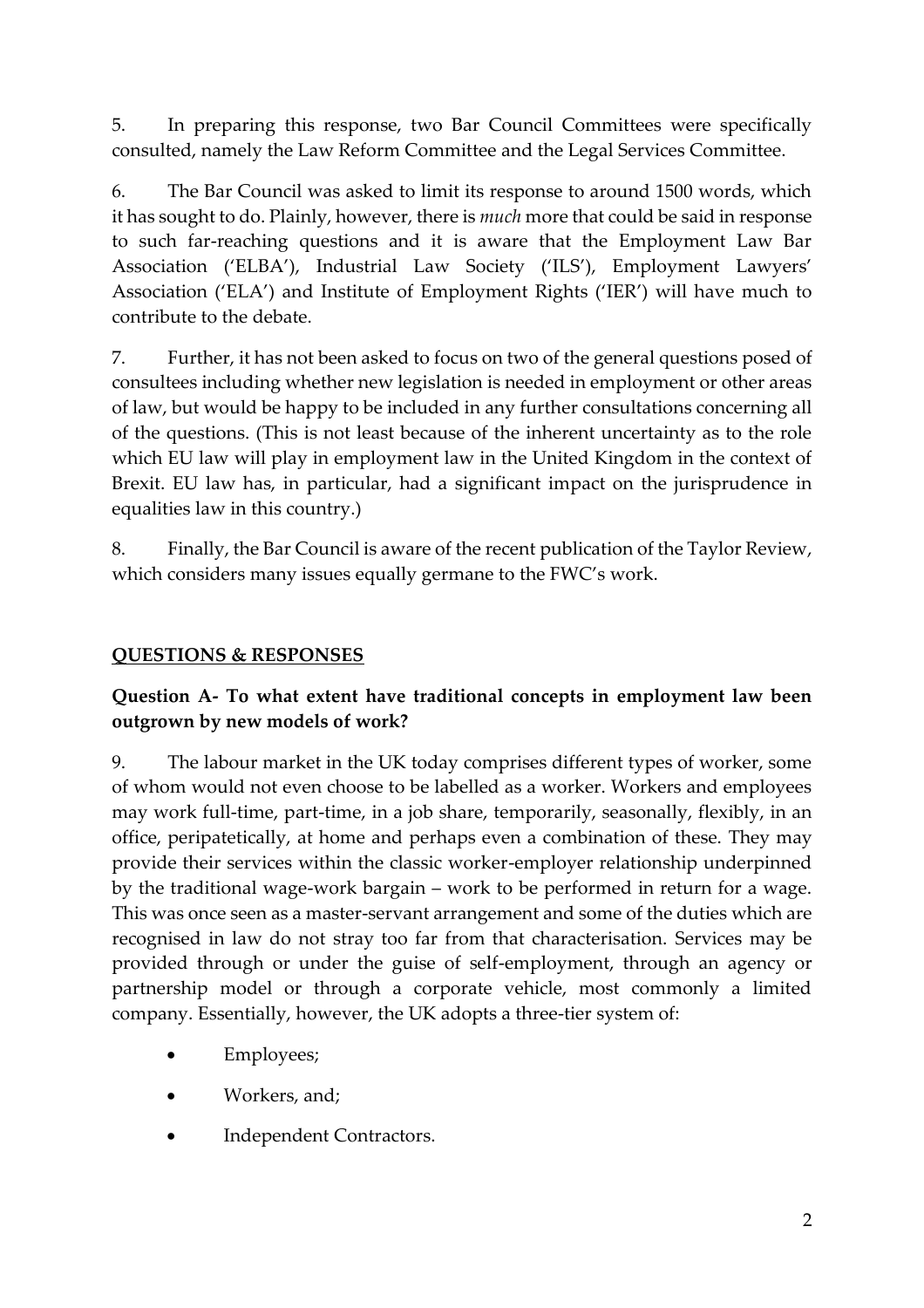10. In any of these types of relationship, the relative bargaining power of the parties is informative; the greater the power of the individual, the lesser the scope for exploitation.

11. The statutory definitions for 'employee' and 'worker' are to be found in section 230 of the Employment Rights Act 1996 and give rise to differing rights including as to pay, notice and compensation for loss of employment. Of course, separately there is a body of case-law concerned with these definitions for taxation purposes which are not entirely aligned with employment law. The Taylor Review suggests that the threetier approach to status should be maintained, but that any non-employee should be renamed a "dependent contractor". Whether that would achieve anything of substance is debatable. However, as a general proposition, the Bar Council considers that changes of substance should be given priority given the vast array of issues which require attention in light of fast-changing employment practices.

12. The law has recognised that the label parties give themselves or each other are not determinative and has been astute to look at the substance of the relationship itself where necessary. In recent times, several cases have examined the potential for abuse and inequality in the context of zero-hours contracts (where the worker is under an obligation, but has no reciprocal right to any guaranteed work whatsoever) and in situations in which a "self-employment" arrangement may not be all that it seems (for example the well-publicised cases concerning Uber drivers and Deliveroo riders as part of the 'gig economy'). Working in a self-employed capacity may bring its own challenges, for instance in relation to equality and diversity. A large proportion of Barristers are self-employed in the traditional sense. The Bar Council has been focusing its attention on E & D policies, and the Bar Standards Board has recognised the need to improve the retention of barristers in the profession with caring commitments.

13. The other side of the coin is the freedom and independence which newer models of work may afford to those who choose to work in that way, whether because of the autonomy derived or the ability to manage work and life in a way that suits individual circumstances. The effect on competition and quality may also be positive or have some positive effects, as has been recognised in the case of the Bar. Some gig economy workers wish to avail themselves of different apps or platforms though which they can deliver their services to an end user. It should be recognised that while there is scope for exploitation, there is equally scope for potent business growth and opportunity and a genuine desire to work in an agile way should not be unduly dampened.

14. New models of work and working patterns are driven by changes in society including as to the composition of the labour force, such as the age of workers, and steps taken to alleviate historic and current inequality between men and women in the workplace. The Future of Work Commission has also rightly recognised that the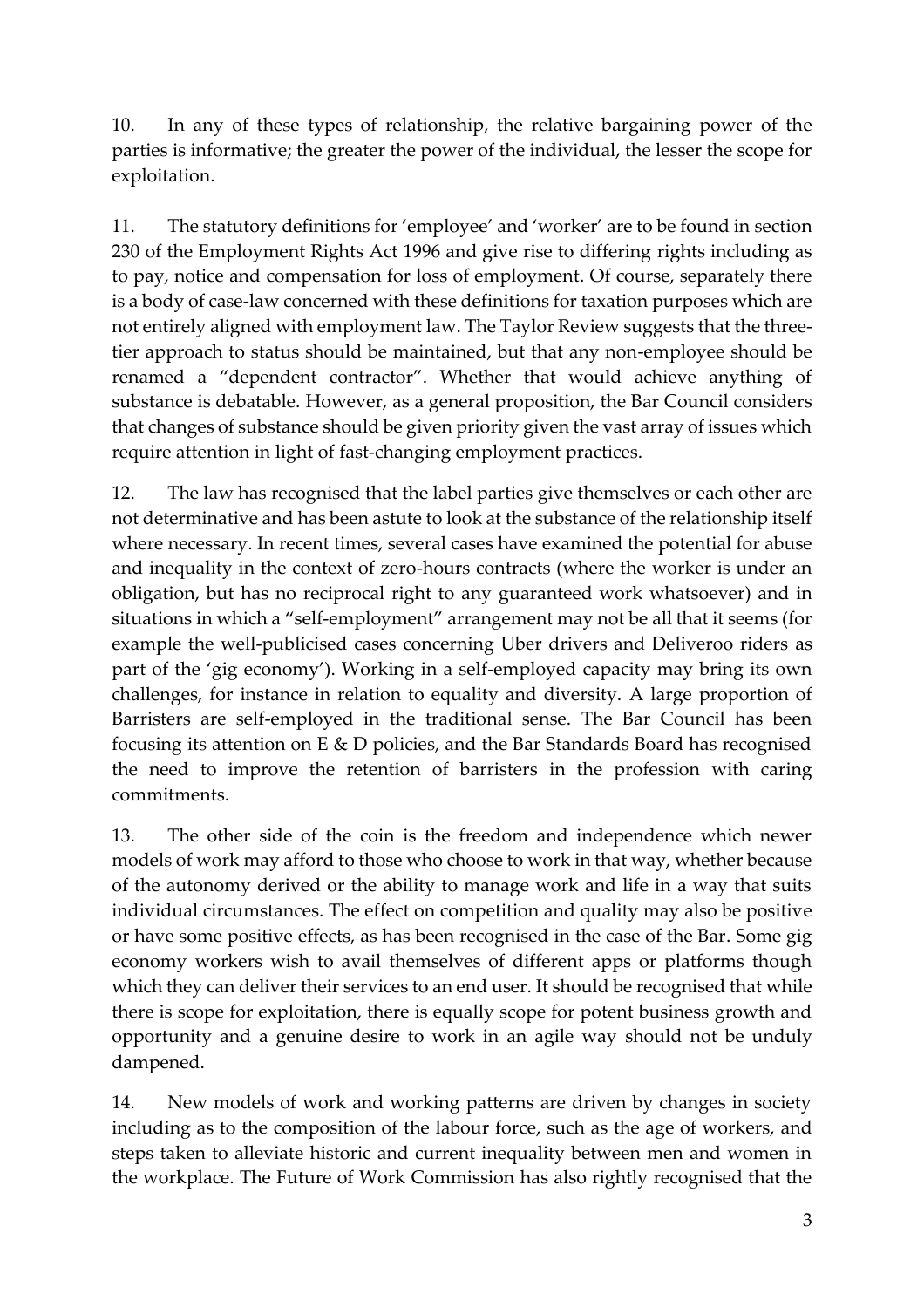evolution continues with advances in technology and the way in which we communicate and interact. A future with increased automation and the greater use of artificial intelligence is not consigned to the world of sci-fi or fantasy. There is already sector-wide investment, including within the legal sector, demonstrating confidence that change will occur.

15. It seems, however, that traditional concepts in employment law still cover most working relationships. The Taylor Review notes that 60% of the total labour market consists of permanent full-time employees, perhaps the most traditional of all working models. While the Bar Council does recognise that traditional concepts are not always fit for purpose where newer models of work are concerned, this statistic provides perspective.

## **Question B- How can existing rights for working people be adapted and improved to operate in these new models?**

16. In seeking to answer this question, the Bar Council observes that surveying workers may not always provide the clearest picture. Those who are content with their lot may find their views and feelings wholly changed by events which cause them to seek redress, particularly if that redress is difficult to access or does not exist.

17. As a starting point, the Bar Council is driven to observe that rights which are, in practice, unenforceable are meaningless. The introduction of fees in the Employment Tribunal in 2013 had a severe and chilling impact on the ability of the most vulnerable in society to bring claims to enforce such rights as they already had (for a basic visual see Figure 1). The Supreme Court's judgment in the UNISON tribunal fees challenge was handed down on 26 July 2017 and declares these tribunal fees to be unlawful. This important judgment is likely to go a long way in improving the enforcement of rights for working people insofar as access to justice is improved.

18. Turning to the substance of rights, the principal ones for those who are recognised to be workers and employees relate to pay, access to benefits when away from work due to ill health or family reasons and safeguards relating to the termination of work such as minimum notice periods and, where there is sufficient length of service, from unfair dismissal. The Equality Act 2010 casts a wider net in terms of those whom it protects.

19. It is impossible to do justice to this question without going into substantially greater detail, but in the spirit of contributing to this important debate, the Bar Council would highlight that there is a balance to be struck between protecting those who are vulnerable by reason of their weaker bargaining position and those who are willingly and knowingly entering into competitive and entrepreneurial modes of working and providing services. In summary, those who are considered to be in need of protection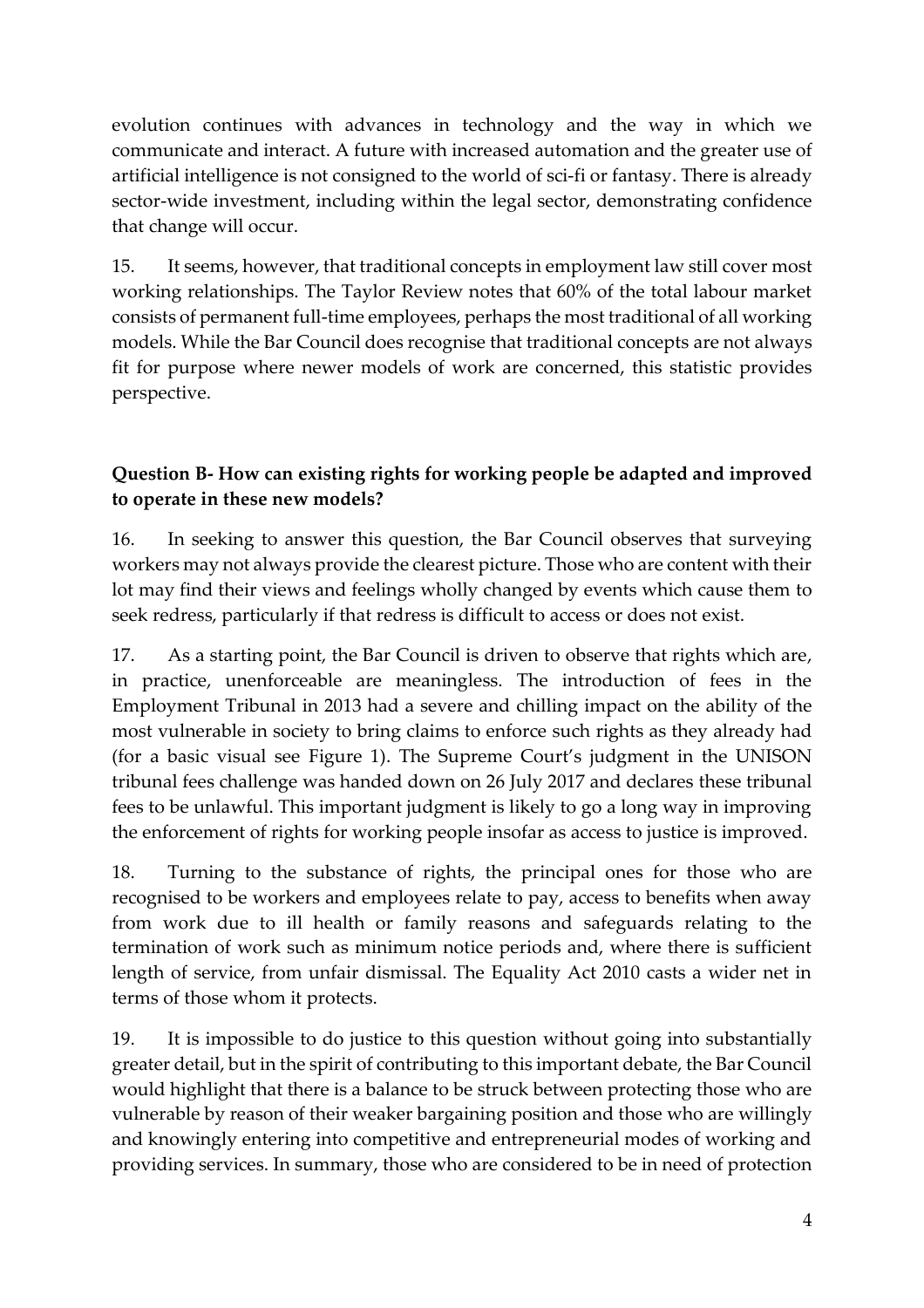qua workers or akin to workers should be classified as workers. Giving courts and tribunals the flexibility to determine status on a case by case basis, where status is in issue, can have some benefits, contrary to the view taken in the Taylor Review that new statutory definitions are required. One view may be that sector-wide regulation is needed to avoid abuse and exploitation, blunt a tool though that may be. Another is that creating a new statutory definition will, in time, give rise to further attempts to evade the consequences which a putative employer wishes to evade. Perhaps some consideration should be given to whether ordinary rules of interpretation and contract law should apply to the definition of worker status. Additionally, a cheap(er) fast track process to determine unclear status cases is commendable.

- 20. Classification as a worker would be important for the purpose of at least:
	- a. The National Minimum Wage this is a complex piece of legislation and careful thought would need to be given as to how to ensure a fair minimum wage is paid to the worker who is delivering services through multiple platforms e.g. apps;
	- b. The Working Time Regulations for the purpose of rest breaks and annual leave (bearing in mind that rolled up holiday pay may not achieve the purpose of supporting health and wellbeing by taking time off work);
	- c. Maternity, Paternity, Adoption and Parental Leave there may be a move towards bringing even genuinely self-employed persons within the legislative scheme;
	- d. Written statement of terms a clear record of the bargain is essential and should be compulsory;
	- e. Cessation of work an extension of the statutory minimum notice period to all workers, and;
	- f. Pension rights.

## **Question C- What is the impact of new technology on representation and the organisation of people at work?**

- 21. New technology has led to:
	- a. The emergence of the gig economy in which platforms or apps are used to connect people who want services with people who provide services. Those engaged in this work may choose to use multiple platforms to seek work and may even do so alongside a more traditional model of work;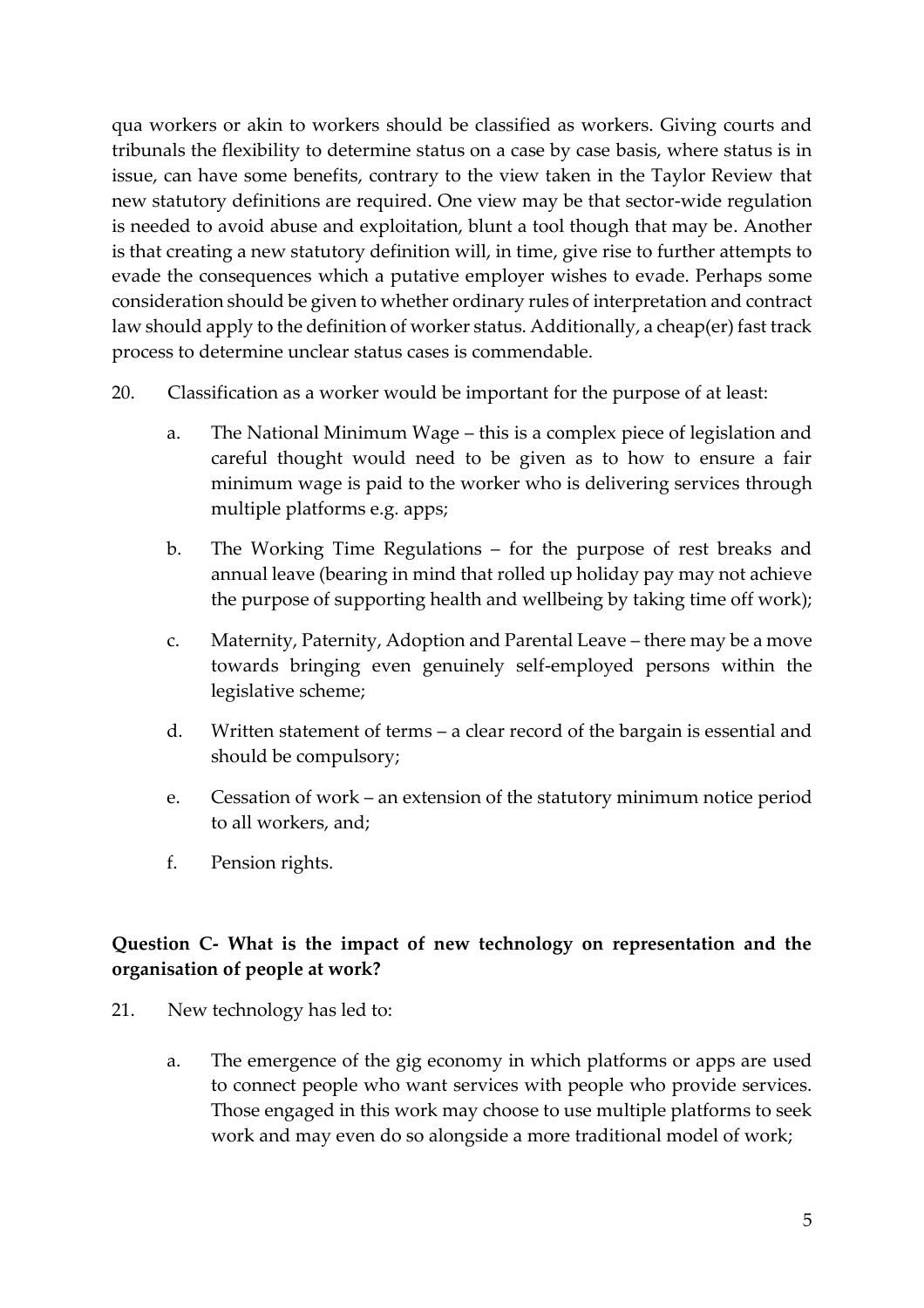- b. Some jobs or aspects of jobs being automated in some manner, which can give rise to loss of jobs and deskilling over time, but also to the creation of new types of job as well;
- c. Remote and flexible working becoming a realistic and business productive means of delivering services, if the infrastructure is there to support it;
- d. Communication by telephone or email becoming a highly common method of interaction; and
- e. Day to day and face-to-face contact between workers, employees, unions, representative bodies and management being limited in some cases, unless there is investment in financial and logistical support for remote or peripatetic workers.

22. While true even within traditional models of work and traditionally unionised sectors, newer models of work and work within the gig economy is much more unlikely to benefit from collective bargaining. Sectoral collective bargaining could be used to set the going rate for pay, overtime, sick pay, holiday and family leave, not to mention to address job losses and deskilling of people and indeed entire industries.

23. Generally, the impact of new technology specifically on the representation and organisation of 'people at work' is negative insofar as it does not encourage communication to establish and expose exploitation, engenders secrecy and misunderstandings and prevents any or any effective collective bargaining from taking place. Unions are not the only method by which workers or 'dependent contractors' as the Taylor Review would suggest can have a voice in their work, but they are an obvious and well-established method of so doing.